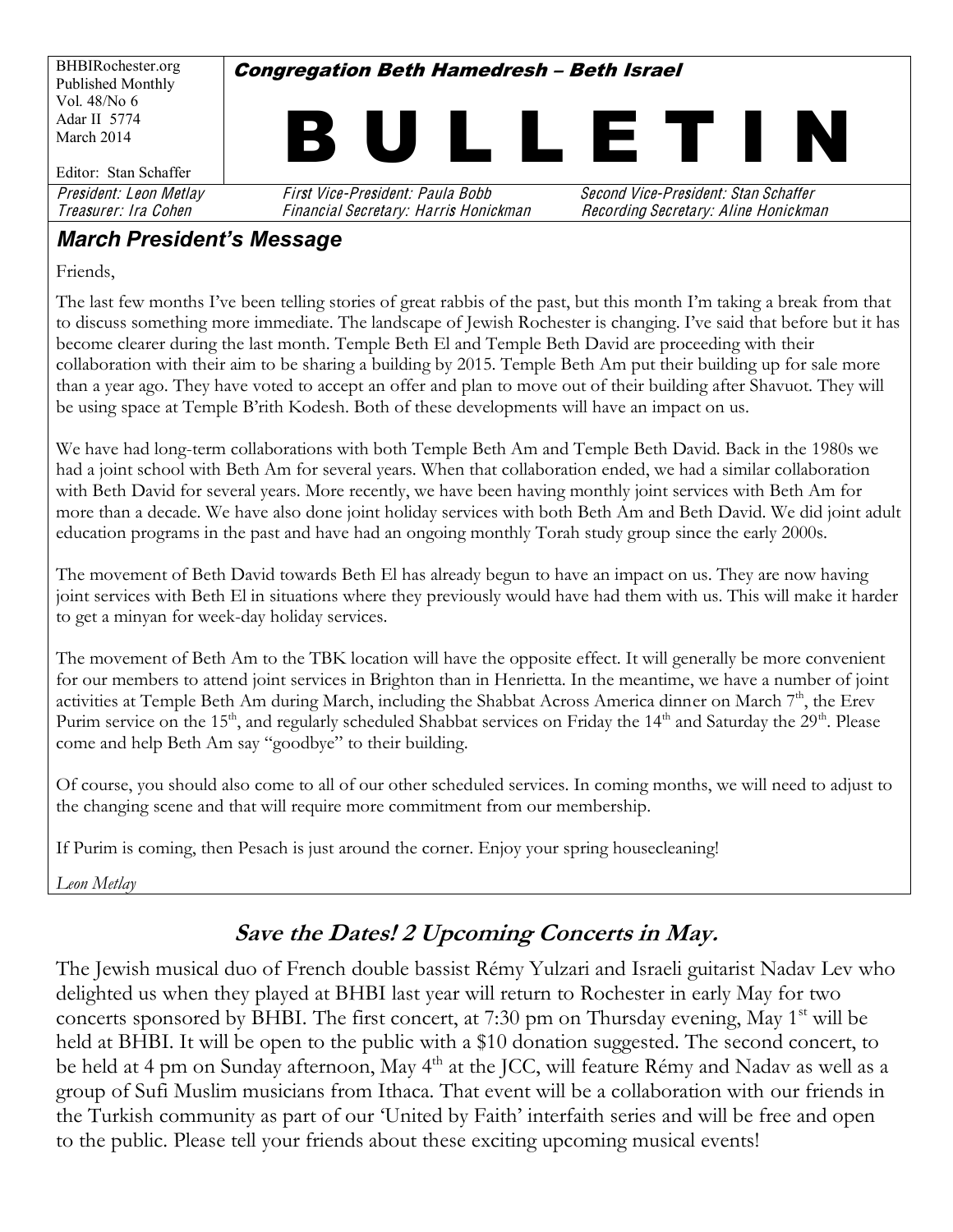## BHBI C A L ENDAR O F E V ENTS **±** M ARC H 2014

| Saturday  | Mar 1  | 9:30 AM  | <b>Shabbat Morning Service</b><br>Torah: Pekudei                                                                              |  |  |  |  |  |
|-----------|--------|----------|-------------------------------------------------------------------------------------------------------------------------------|--|--|--|--|--|
| Sunday    | Mar 2  | 9:00 AM  | Service, Breakfast and Discussion                                                                                             |  |  |  |  |  |
| Friday    | Mar 7  | 6:15 PM  | Shabbat Across America Dinner at Temple Beth Am Followed by Shabbat<br>Evening Service at 7:30 PM<br>Light candles at 5:48 PM |  |  |  |  |  |
| Saturday  | Mar 8  | 9:30 AM  | Joint Shabbat Morning Service with Temple Beth Am at BHBI<br>Torah: Vayikrah                                                  |  |  |  |  |  |
| Sunday    | Mar 9  | 9:00 AM  | Service, Breakfast and Discussion                                                                                             |  |  |  |  |  |
| Monday    | Mar 10 | 7:30 PM  | Monthly Meeting of the BHBI Board of Trustees                                                                                 |  |  |  |  |  |
| Friday    | Mar 14 | 7:00 PM  | Joint Shabbat Evening Service with Temple Beth Am at Beth Am<br>Light candles at 6:57 PM                                      |  |  |  |  |  |
| Saturday  | Mar 15 | 9:30 AM  | <b>Shabbat Morning Service</b><br>Torah: Tzav                                                                                 |  |  |  |  |  |
|           |        | 8:30 PM  | Purim Megillah Reading with Temple Beth Am at Beth Am                                                                         |  |  |  |  |  |
| Sunday    | Mar 16 | 9:00 AM  | Service, Breakfast and Discussion                                                                                             |  |  |  |  |  |
| Wednesday | Mar 19 | 7:30 PM  | Small Conservative Shul Collaborative Torah Study at BHBI                                                                     |  |  |  |  |  |
| Friday    | Mar 21 | 7:00 PM  | <b>Shabbat Evening Service</b><br>Light candles at 7:05 PM                                                                    |  |  |  |  |  |
| Saturday  | Mar 22 | 9:30 AM  | Torah: Shemini<br><b>Shabbat Morning Service</b>                                                                              |  |  |  |  |  |
| Sunday    | Mar 23 | 9:00 AM  | Service, Breakfast and Discussion                                                                                             |  |  |  |  |  |
| Friday    | Mar 28 | 7:00 PM  | <b>Shabbat Evening Service</b><br>Light candles at 7:13 PM                                                                    |  |  |  |  |  |
| Saturday  | Mar 29 | 10:00 AM | Joint Shabbat Morning Service with Temple Beth Am at Beth Am<br>Torah: Tazriah                                                |  |  |  |  |  |
| Sunday    | Mar 30 | 9:00 AM  | Service, Breakfast and Discussion                                                                                             |  |  |  |  |  |

#### **FREE 3-MONTH TRIAL MEMBERSHIP FOR FIRST-TIME NEW MEMBERS**

Let your friends know about BHBI's special free 3 month trial membership (available to prospective first-time new members only). Have them contact BHBI at 244-2060 or [BHBIRochester@gmail.com](mailto:BHBIRochester@gmail.com) and we will be happy to give them information about BHBI and this great offer!!

#### **BHBI WEBSITE**

Have you checked out the BHBI web site lately? If you haven't there is a lot that you're missing. The web site at [www.BHBIRochester.org](http://www.bhbirochester.org/) provides information about many aspects of our congregation, lists the BHBI calendar, has electronic versions of this and previous bulletins going back several years, has an extensive history of our congregation along with historic photos, includes photos from several BHBI dinners, picnics and other special events, and has the unique Adon Olam Songbook with information on over 100 melodies for Adon Olam.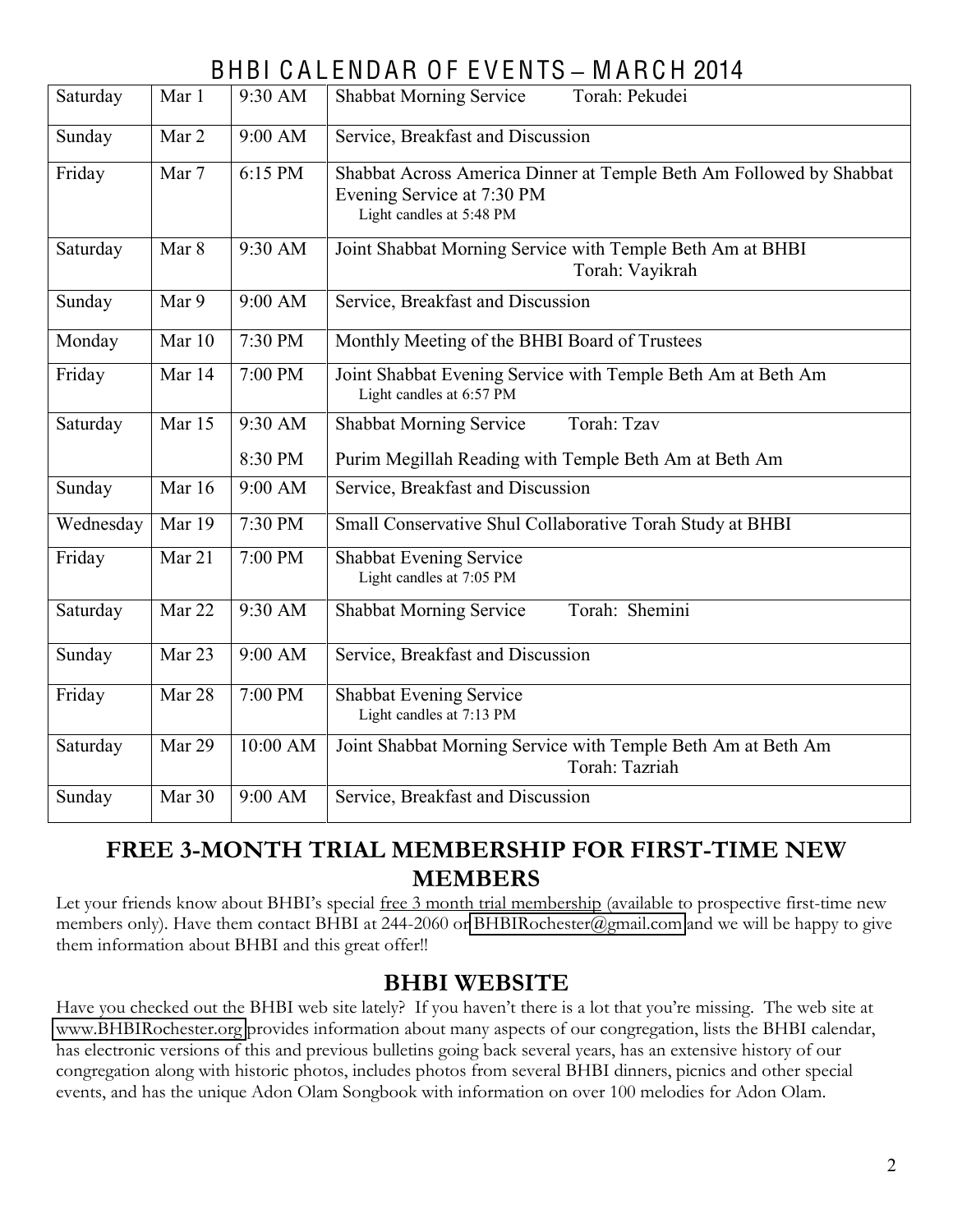#### Mishloach Manot Order Form **CONGREGATION BETH HAMEDRESH-BETH ISRAEL TEMPLE BETH AM Helen Arditi Sallie Miles Sue Baker** Stan & Elaine Schaffer Sam & Shelli Asher Herbert & Estelle Morris **Paula Bobb Herbert Spencer Iris Auerbacher** Bruce & Candi Nelson Ira Cohen **Tamara Strubel** Louis & Gloria Babin **Giulia Paris Ayala Emmett** Stephen & Ruth Teitel Paul & Debbie Breese-Garelick Don & Phyllis Rosenbaum **Emily Fishman** Peg Toker Jerome & Barbara Caplan Dan & Martha Rosner Michael Fishman Ken & Mollie Traub David & Candace Rubin **Ann Cohen Philip & Annette Garver Esther Vogelstein** Mitchell Ehrenberg & Ruth **Cantor Sara Ruderman** Jennifer Goldenberg **Hermann Vogelstein** Goldberg Ami Schmerl **Janet Grable Nelly Vishnagorsky** Joel & Lisa Elliot Martin & Laurel Schneiderman Joseph Yudelson Stephen & Helen Gulack Marvin & Eileen Fishman Leonard & Joan Schwartz **Harris & Aline Honickman Sharon Garelick Barry Shapiro** Paul & Rose Israel Daniel and Lesley Glowinsky Peter & Fredda Silverstein **Sherman Kleinstein Ronnie Guillet** Jay & Christine Skolnick Simeon Kolko Gerald & Roberta Kaplan **Stuart & Jackie Sonders** Robert Levine & Rise Friedman Rabbi & Mrs. Shamai Kanter **Ruth & Avivah Steinberg Barnhart Katy Lipsky** Anne Kosoff Lee Stolberg Marco & Patricia Malka y Negri Debbie & Peter Kummer **Dotty Tulin Judith Mercer** Lola Ladin Robin & Daniel Uebelacker **Katharine Metlav** Susan Lippman Irwin & Fay Wagman Nina Klionsky & Leon Metlav Ann Lubitow **Arthur & Darlene Yaravitz** Jeff Nidetz & Leslie Toker **Fotire RHRI list Aaron Marsh** Chris & Andrea Paprocki **Entire BA/BHBI List Entire Beth Am List Ronna Marsh Alan Resnick** Entire BA/BHBI List Leon Metlay & Nina Klionsky This year the Shalot Manot will be a joint event by Temple Beth Am & Cong. Beth Enclosed is \$ for names checked above OR Hamedresh Beth Israel. Each Congregation's membership has a separate listing. If you \$30.00 for (check one) want to send to your entire congregation the cost is \$30. If you want to send Purim Temple Beth Am's entire list or wishes to both congregations the cost is \$50. If you only want to pick a few names, OR BHBI's entire list the cost is \$1 per name. the Special Deal of \$50.00 for both lists Instructions: 1. Check off on the list above, those people on whose packages you want your name Name Address to appear. 2. We need help baking at the Hamentaschen Bake-In on Sunday, March 9 at 10 am at Temple Beth Am. Please call Laurel Schneiderman, 334-7774 if you can help. Phone 3. We need help to deliver the packages on March 15th, call Aaron Marsh, 334-7224

if you can help 4. Please return this completed form to and a check to:

Temple Beth Am Return this Form with a check P.O. Box 177 no later than Mar. 6th Henrietta, NY 14467

# **Purim Trivia**

Circle one:

We will be out of town for Purim, don't make a box for us, but please mail a

postcard with the Mishloach Manot names on it.

**RHRI** 

**Beth Am** 

- 1. What was Oueen Esther's Hebrew name?
	- a. Shulamit
	- b. Hadassah
	- c. Ruth
	- d. Deborah
- 2. Shushan is mentioned in 2 other books of the Tanach. What are they?
	- a. The Book of Daniel
	- b. The Book of Nehemiah
	- c. The Book of Job
	- d. The Book of Ruth
	- 3. How many times are we supposed to read the Megillah on Purim?
		- a. 1  $h<sub>2</sub>$
		- c. 3
		- d. 4

See page 6 for answers to the Purim trivia questions.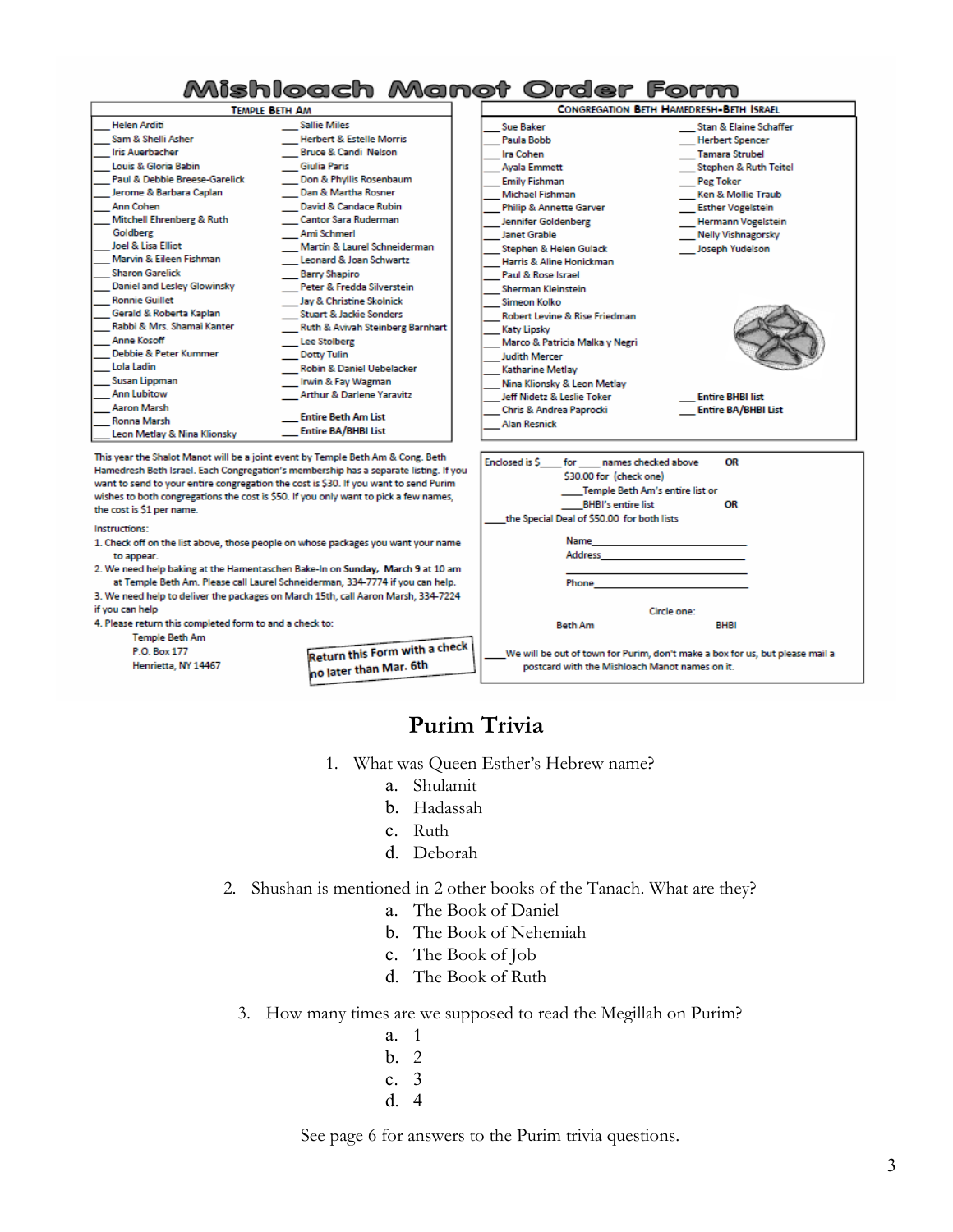#### **DONATIONS THANK YOU FOR YOUR GENEROSITY!**

#### **GENERAL FUND**

To thank everyone in the congregation for their support during his recovery *Ira Cohen*

> In memory of Harry Aranow *Eileen and Dennis Kovel*

#### **THANK YOU TO OUR KIDDUSH SPONSORS FOR THE MONTH OF MARCH**

| February 1  | Stan and Elaine Schaffer in memory of Stan's father, Werner Schaffer                      |
|-------------|-------------------------------------------------------------------------------------------|
| February 8  | Leon Metlay and Nina Klionsky in honor of Katharine Metlay's 94 <sup>th</sup> birthday    |
|             | Katharine Metlay in memory of her husband, Max Metlay                                     |
| February 15 | Dave Rogachefsky in memory of his mother, Tamar Rogachefsky, and his sister, Dvora Brodie |
| February 22 | Katharine Metlay in memory of her sister, Julie Feuerberg                                 |

#### **GOODSEARCH.COM**

Goodsearch.com is an on-line internet search program that pays non-profit organizations like BHBI a fee every time someone uses their search service. Go to [www.goodsearch.com,](http://www.goodsearch.com/) enter the search term that you want and put in BHBI on the line where it says Who Do You Goodsearch For? BHBI will benefit from each search you make!

#### **BRIGHTON FOOD CUPBOARD**

The Brighton Food Cupboard is very low on breakfast cereal, pasta and tuna. Please consider donating to them. There is a box in the BHBI lobby where you can drop off your donation or you can drop food items off at either the Brighton Board on Education Building or at the former Brookside School in Brighton.

#### **EVENTS IN THE COMMUNITY**

**The Commission on Jewish Muslim Relations presents the second event in its series on Fundamentals of Judaism and Islam** with a focus on 'An Introduction to Sacred Texts: Torah and Quran' on Sunday, March 9<sup>th</sup> at 4 p.m. at the Islamic Center on Westfall Road. Rabbi Alan Katz and Dr. Irshad Altheimer will give the presentations. The event is free and is open to the public.

**Chabad presents 'Purim in the Stadium' - a Purim celebration for families on Sunday, March 16<sup>th</sup> at the Hillel** School Gym, 191 Fairfield Dr. There will be a Megillah reading along with a Megillah 'comic book' slideshow at 4 pm, followed by a stadium style buffet dinner catered by Dougies BBQ or Teaneck at 4:45. There will be sports competitions and the Redwings and Amerks mascots will be present. Attendees are urged to wear their favorite team jersey or another costume. Advance ticket price: Adults \$18, Children \$123. After March 7, the price will be \$22 for adults, \$15 for children. You can RSVP online at [www.chabadrochester.com/signup or by calling 271-0330.](http://www.chabadrochester.com/signup%20or%20by%20calling%20271-0330)

#### **The JCC will be hosting a number of interesting events in March:**

**¶The Power of One· ²** Linda Hooper, the former principal of Whitwell Elementary School in Whitwell, TN, will discuss what inspired students at her school to collect 6 million paper clips as a way to understand the enormity of the Holocaust and teach the community about the lives and experiences of others. Sunday, March 2 at 7 p.m. **'Paper Clips' Film Screening - Tuesday, March 4 from 7 to 8:30 p.m.** 

**'A Place at the Table' Film Screening – Sunday, March**  $9<sup>th</sup>$  **from 7 to 8:30 p.m.** 

**'Obama Environmental Policy: Past, Present and Future' - Lawrence Rothenberg, UR Professor of Political** Science will speak about recent national environmental policy. Tuesday, March 11 at 7 p.m.

**The Gatekeepers' Film Screening – Sun., March 23 from 7 to 9 p.m. followed by a discussion led by Larry Fine. All of these events are free and open to the public. Go to [www.jccrochester.org](http://www.jccrochester.org/) to register.**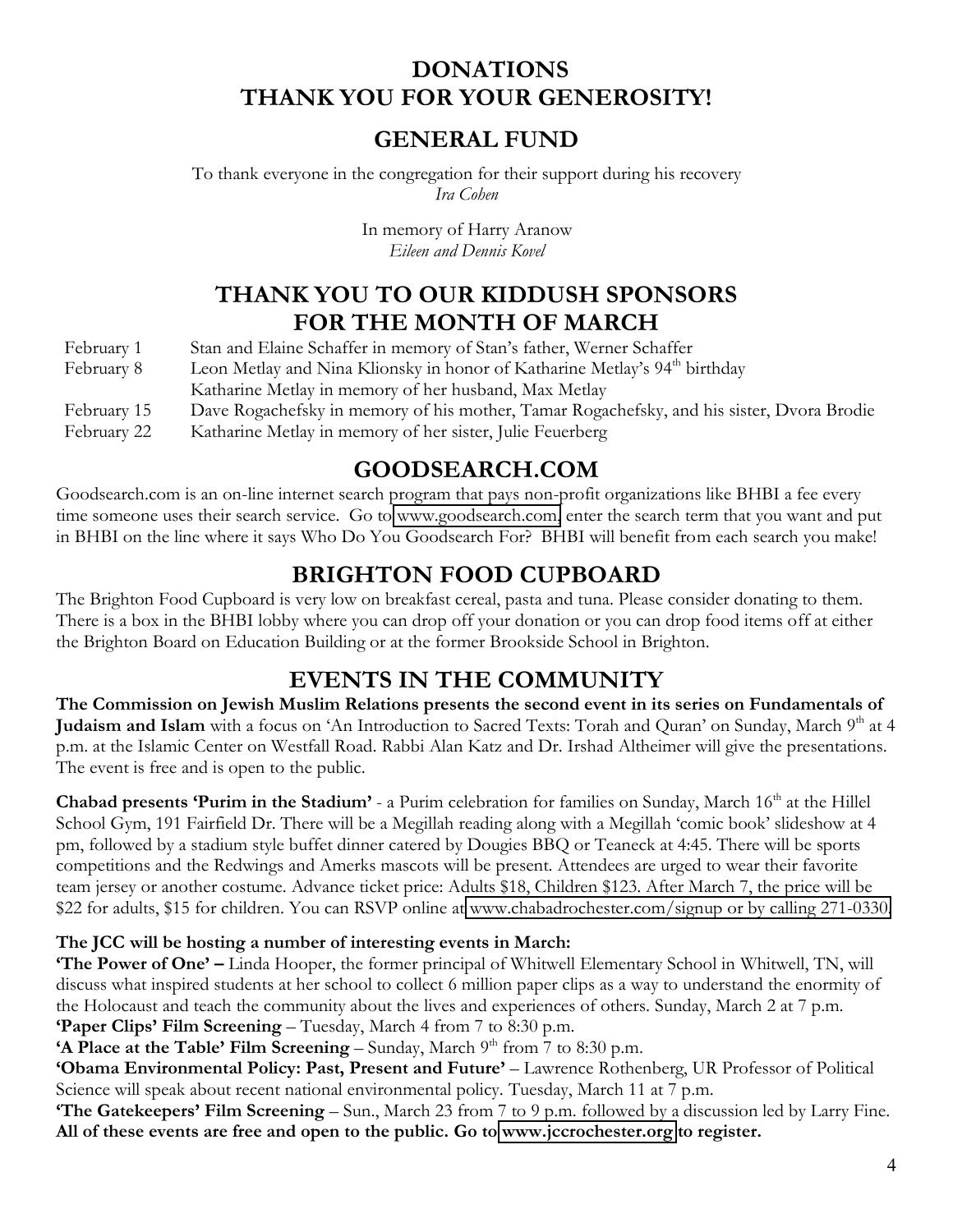#### **YAHRZEITS**

At the following Shabbat Services, we will read the names of our late loved ones whose Yahrzeits will occur on that Shabbat or during the following week.

| Feb $28 - Mar$ 1                                                | Adar I-<br>Adar II | <b>March 14-15</b>                                                  | Adar II              | <b>March 21-22</b> | Adar II | <b>March 28-29</b>                                                           | Adar II-<br>Nissan |
|-----------------------------------------------------------------|--------------------|---------------------------------------------------------------------|----------------------|--------------------|---------|------------------------------------------------------------------------------|--------------------|
| Karoline Hess*<br>Sadie Rose<br>Mary Weinrib*<br>Emma Sarachan* | 29<br>29<br>4      | Charles Saul Gordon*<br>Charles Ambush*<br>Celia Engel*<br>Max Levy | 13<br>15<br>17<br>17 | No Yahrzeits       |         | Mollie Wolk*<br>Sam Wolk*<br>Lena Levi*<br>Lester Miller*<br>Gertrude Swartz | 28<br>29           |
| March 7-8                                                       | Adar II            |                                                                     |                      |                    |         | Benjamin Braz*<br>Dr. Charles Cohen*                                         | $\overline{2}$     |
| Anna Schiff*<br>Irving Gold                                     | $\mathbf Q$<br>12  | *Denotes name<br>memorialized on BHBI<br>Memorial Plaque            |                      |                    |         | Morris Sherman*<br>Eli Gerber*                                               |                    |

We pray that our mourners will be comforted among all the mourners of Zion and Jerusalem and that the memory of the deceased continues to be a blessing to all who knew them.



So far our *TOPS* Gift Card fundraiser has been quite successful. Remember, *TOPS* Gift Cards are now available through BHBI in \$50 denominations. To purchase *TOPS* Gift Cards, contact Stan Schaffer at 473-8072 or by e-mail at stanschaffe[r@fronti](mailto:stanschaffer@frontiernet.net)ernet.net

## **MEMORIAL PLAQUES**

You can also memorialize a friend or loved one on a BHBI memorial plaque. Our memorial plaques are very reasonably priced. For more information, contact Stan Schaffer at 473-8072 or [stanschaffer@frontiernet.net](mailto:stanschaffer@frontiernet.net)

#### **MAKE YOUR PURCHASES AT AMAZON.COM AND SUPPORT BHBI AT THE SAME TIME!**

Why not contribute to BHBI while making on-line purchases? It's easy to make purchases on-line at Amazon.com and support BHBI financially at the same time. Just go to the BHBI web page at [www.BHBIRochester.org](http://www.bhbirochester.org/) and click on the Amazon.com link. Each time you make a purchase after linking to Amazon.com from our web page, BHBI gets a percentage of the purchase price. The more you buy in this way, the more BHBI makes!

#### **AD SPONSORS**

We are always looking for additional businesses that are interested in placing an ad in the BHBI Bulletin. If you know of someone whose business or company may be interested, contact Stan Schaffer at 473-8072 or by e-mail at [stanschaffer@frontiernet.net](mailto:stanschaffer@frontiernet.net)

## **SMALL CONSERVATIVE SHUL COLLABORATIVE TORAH STUDY**

Our next Small Conservative Shul Collaborative Torah study session will take place at BHBI on Wednesday, March  $19<sup>th</sup>$  at 7:30 p.m. Everyone is welcome.